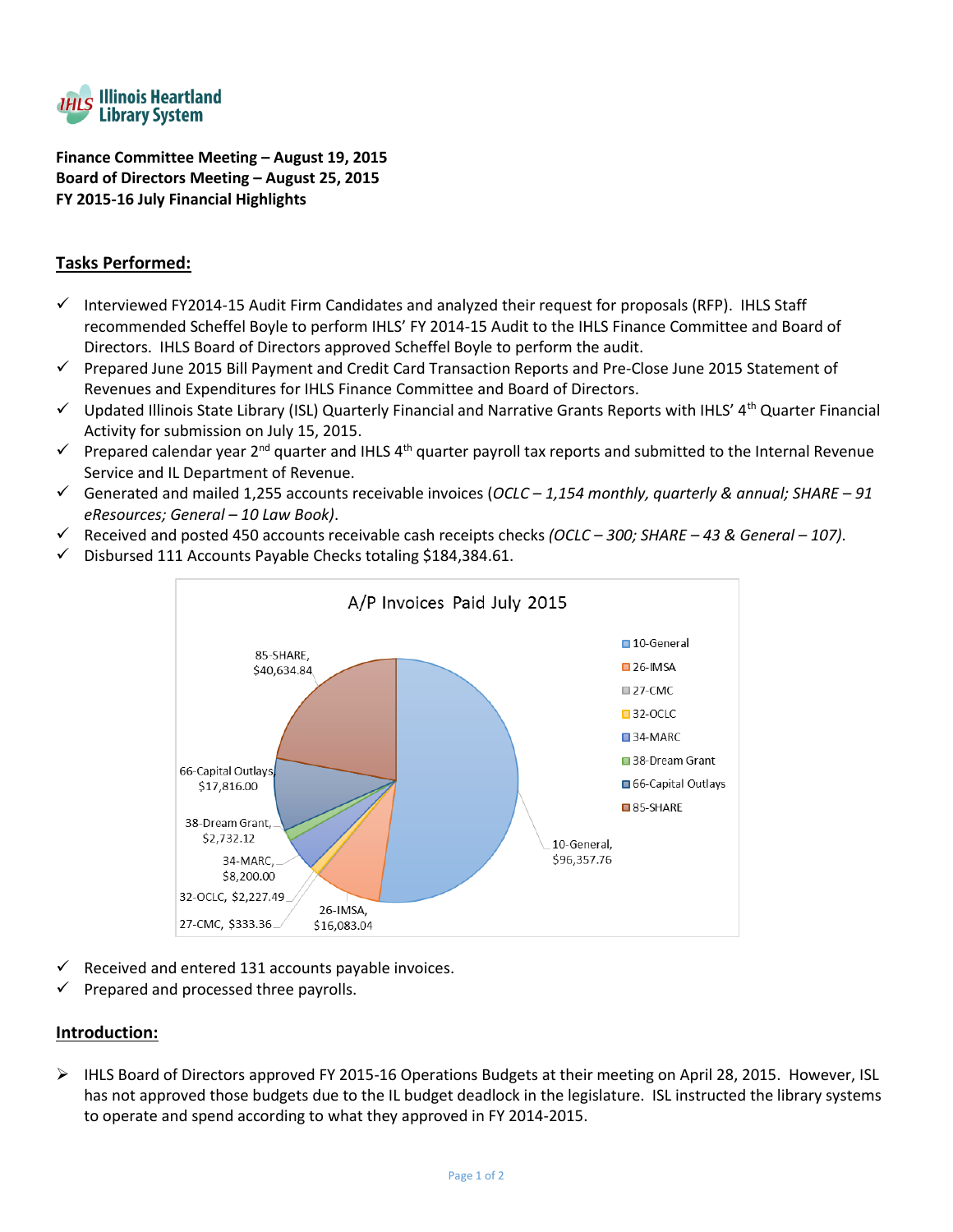- A So, IHLS Salaries are currently being paid at FY 2014-15 rates no increases (cost of living) yet for FY 2015- 16.
- B However, IHLS insurance renewal rates (benefits & liability) have increased over FY 2014-15 Budget.
- $\triangleright$  IHLS' Monthly Interim Financial Statements have been redesigned to provide more simplicity and measure FY 2015-16 against FY 2014-15.

## *New Statement Layout Column Headers Descriptions:*

- a "IHLS Board Approved FY 2015-16 Budget FY 2015-16 Budget approved by IHLS Board of Directors not by ISL.
- b "YTD Actuals as of 07/31/2015" Actual revenue received and expenditures used in July 2015.
- c "IHLS PCT Actuals" The percentage of actual compared to total FY 2015-16 Budget.
- d "FY 2014-15 as of 07/31/2014" Actual revenue received and expenditures used in July 2014.
- e "% Change 07/2015 vs 07/2014" Variance percentage comparing FY 2015-16 to FY 2014-15.
- f "IHLS Prior Year Total Budget (07/01/2014-06/30/2015) Represents FY 2014-15 total budget.
- g "Pre-Close Actuals (07/01/2014 -06/30/2015)" Represents unaudited Actuals for FY 2014-15 (final entries are still being prepared).
- h "IHLS Prior Year PCT Used" Represents Actual percentage of FY 2014-15 Budget revenue received and expenditures used.
- $\triangleright$  Budgeted revenues and expenditures as of July 2015 would represent 8.33% of the FY 2015-2016 annual budget except payroll which would represent 11.54% since there were three payrolls in July.

## **General Fund:**

 The "Other Revenue" amount of \$2,209.94 represents a capital credit from Carterville Office Electric Company Cooperative.

## **SHARE Fund:**

 The "Fees for Services and Materials" amount of (\$8,700.00) represents barcoding buddy credits issued for FY 2015- 2016 however, the actual SHARE Membership Billing was not performed until August 2015.

## **Special Revenue Fund:**

IHLS received \$162,000.00 of FY2015-2016 budgeted from ISL for CMC Special Revenue Fund.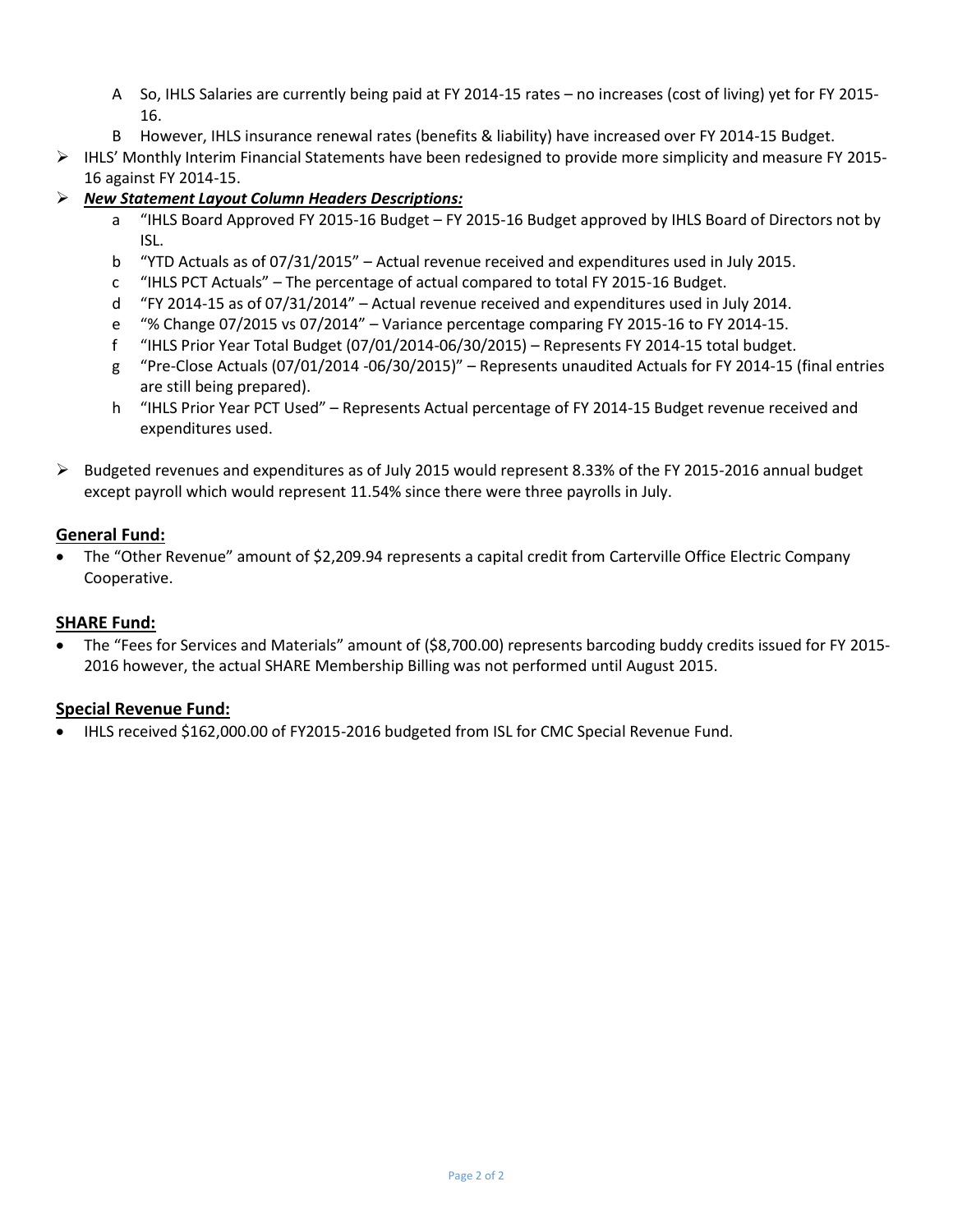#### **Illinois Heartland Library System** Statement of Revenues and Expenditures

From 07/01/2015 Through 07/31/2015

|                                                       |        |                            |                             |                        |                                 |                        | <b>IHLS Prior Year</b>     | Pre-Close                  |                        |
|-------------------------------------------------------|--------|----------------------------|-----------------------------|------------------------|---------------------------------|------------------------|----------------------------|----------------------------|------------------------|
|                                                       |        |                            |                             |                        |                                 | % Change               | <b>Total Budget</b>        | Actuals                    |                        |
|                                                       |        | <b>IHLS Board Approved</b> | YTD Actuals as of           | <b>IHLS PCT</b>        | FY 2014-15                      | 07/2015 vs             | $(07/01/2014 -$            | $(07/01/2014 -$            | <b>IHLS Prior Year</b> |
|                                                       |        | FY 2015-16 Budget (a)      | $07/31/2015$ <sup>(b)</sup> | Actuals <sup>(c)</sup> | as of 07/31/2014 <sup>(d)</sup> | 07/2014 <sup>(e)</sup> | 06/30/2015) <sup>(f)</sup> | 06/30/2015) <sup>(g)</sup> | PCT Used (h)           |
| <b>Operating Revenues</b>                             |        |                            |                             |                        |                                 |                        |                            |                            |                        |
| General Fund                                          | 10     | 3,477,038.41               | 2,209.94                    | 0.06%                  | 2,100.00                        | 5.24                   | 3,494,281.00               | 3,439,868.38               | 98.44%                 |
| IL Machine Sublending Agency                          | 26     | 294,997.00                 | 0.00                        | 0.00%                  | 0.00                            | 0.00                   | 290,187.00                 | 290,587.00                 | 100.13%                |
| Cataloging Maintenance Center                         | 27     | 404,346.00                 | 162,000.00                  | 40.06%                 | 0.00                            | 100.00                 | 305,799.00                 | 305,799.00                 | 100.00%                |
| Plinkit                                               | 29     | 0.00                       | 0.00                        | 0.00%                  | 10,037.50                       | (100.00)               | 14,437.50                  | 17,325.00                  | 120.00%                |
| Online Computer Library Center                        | 32     | 155,271.00                 | 0.00                        | 0.00%                  | 0.00                            | 0.00                   | 33,575.00                  | 0.00                       | 0.00%                  |
| Marc of Quality                                       | 34     | 8,200.00                   | 0.00                        | 0.00%                  | 0.00                            | 0.00                   | 8,200.00                   | 0.00                       | 0.00%                  |
| Library System and Automation                         | 38     | 0.00                       | 0.00                        | 0.00%                  | 0.00                            | 0.00                   | 905,127.00                 | 287,242.00                 | 31.73%                 |
| Capital Projects                                      | 66     | 150.00                     | 0.00                        | 0.00%                  | 0.00                            | 0.00                   | 360.00                     | 0.00                       | 0.00%                  |
| <b>SHARE</b>                                          | 85     | 1,199,223.00               | (8,700.00)                  | (0.72)%                | 4,840.00                        | (279.75)               | 1,301,783.00               | 1,165,637.64               | 89.54%                 |
| <b>Total Operating Revenues</b>                       |        | 5,539,225.41               | 155,509.94                  | 2.81%                  | 16,977.50                       | 815.98                 | 6,353,749.50               | 5,506,459.02               | 86.66%                 |
| <b>Operating Expenditures</b>                         |        |                            |                             |                        |                                 |                        |                            |                            |                        |
| General Fund                                          | $10\,$ | 2,768,324.67               | 285,349.58                  | 10.30%                 | 227,328.59                      | 25.52                  | 2,808,607.81               | 2,802,056.54               | 99.76%                 |
| IL Machine Sublending Agency                          | 26     | 294,997.00                 | 27,612.58                   | 9.36%                  | 12,876.27                       | 114.45                 | 332,517.73                 | 300,268.76                 | 90.30%                 |
| Cataloging Maintenance Center                         | 27     | 404,346.00                 | 33,978.03                   | 8.40%                  | 16,931.66                       | 100.68                 | 330,691.00                 | 256,814.19                 | 77.65%                 |
| Plinkit                                               | 29     | 0.00                       | 0.00                        | 0.00%                  | 6,326.13                        | (100.00)               | 38,982.47                  | 23,469.41                  | 60.20%                 |
| Online Computer Library Center                        | 32     | 155,271.00                 | 13,740.49                   | 8.84%                  | 5,342.27                        | 157.20                 | 33,575.00                  | 62,719.98                  | 186.80%                |
| Marc of Quality                                       | 34     | 8,200.00                   | 0.00                        | 0.00%                  | 0.00                            | 0.00                   | 8,200.00                   | 0.00                       | 0.00%                  |
| Library System and Automation                         | 38     | 408,368.74                 | 21,144.38                   | 5.17%                  | 7,991.09                        | 164.60                 | 904,917.39                 | 388,575.37                 | 42.94%                 |
| Capital Projects                                      | 66     | 565,700.00                 | 0.00                        | 0.00%                  | 0.00                            | 0.00                   | 255,000.00                 | 90,043.18                  | 35.31%                 |
| <b>SHARE</b>                                          | 85     | 1,381,207.95               | 148,106.67                  | 10.72%                 | 81,866.05                       | 80.91                  | 1,439,553.76               | 1,330,778.79               | 92.44%                 |
| <b>Total Operating Expenditures</b>                   |        | 5,986,415.36               | 529,931.73                  | 8.85%                  | 358,662.06                      | 47.75                  | 6,152,045.16               | 5,254,726.22               | 85.41%                 |
| Other Financing Sources & Uses                        |        |                            |                             |                        |                                 |                        |                            |                            |                        |
| General Fund                                          | $10\,$ | (350,000.00)               | 0.00                        | 0.00%                  | 0.00                            | 0.00                   | (300,000.00)               | 0.00                       | 0.00%                  |
| <b>SHARE</b>                                          | 85     | 207,500.00                 | 0.00                        | 0.00%                  | 0.00                            | 0.00                   | 157,500.00                 | 0.00                       | 0.00%                  |
| Total Other Financing Sources &                       |        | (142,500.00)               | 0.00                        | 0.00%                  | 0.00                            | 0.00                   | (142,500.00)               | 0.00                       | 0.00%                  |
| Total Operating Revenues over (under)<br>Expenditures |        | (447, 189.95)              | (374, 421.79)               | 83.72%                 | (341, 684.56)                   | 9.58                   | 201,704.34                 | 251,732.80                 | 124.80%                |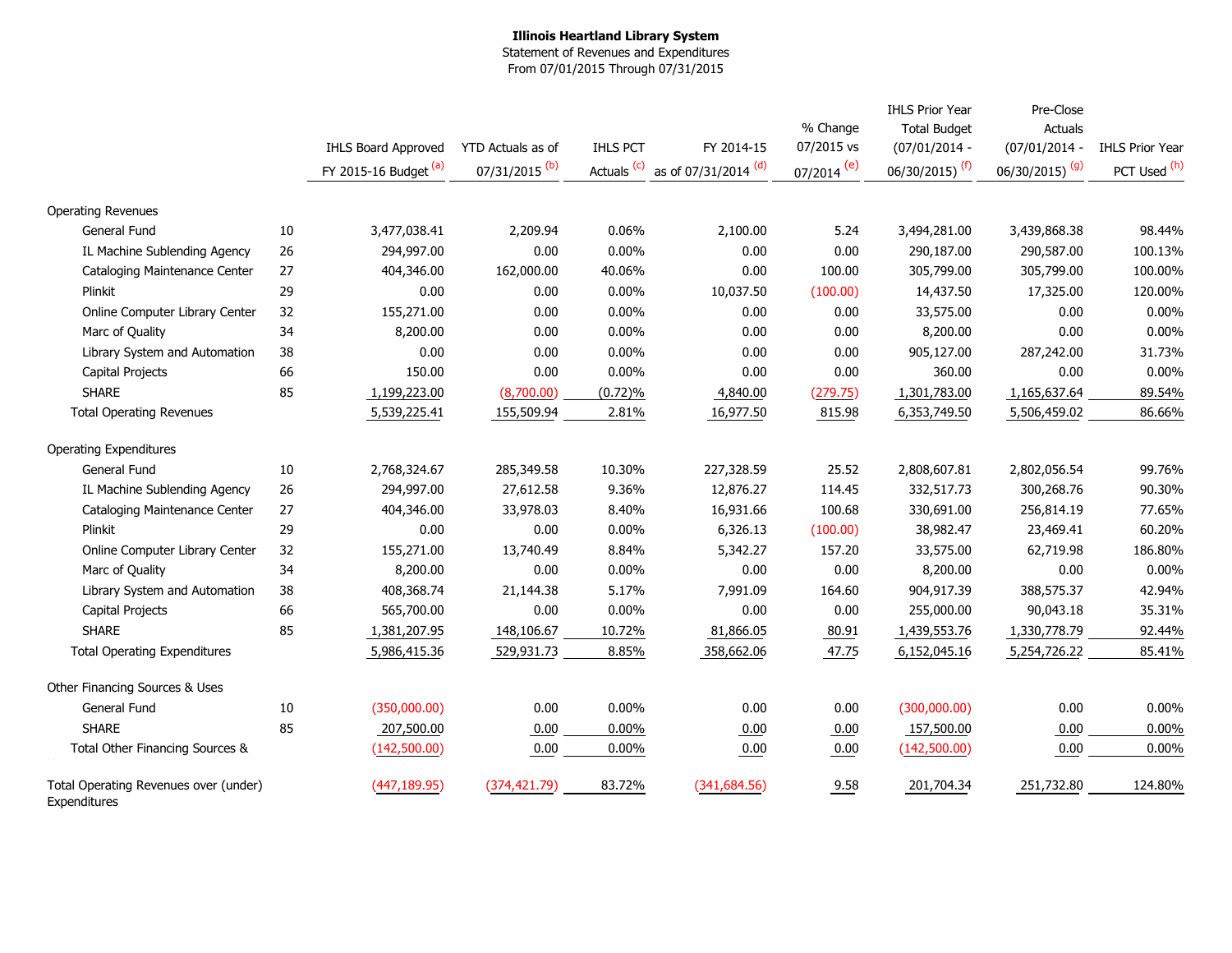### **Illinois Heartland Library System** Statement of Revenues and Expenditures 10 - General Fund From 07/01/2015 Through 07/31/2015

|                                         |                       |                           |                        |                      | % Change              | <b>IHLS Prior Year</b><br><b>Total Budget</b> | Pre-Close<br>Actuals       |                        |
|-----------------------------------------|-----------------------|---------------------------|------------------------|----------------------|-----------------------|-----------------------------------------------|----------------------------|------------------------|
|                                         | IHLS Board Approved   | YTD Actuals as of         | <b>IHLS PCT</b>        | FY 2014-15           | 07/2015 vs            | $(07/01/2014 -$                               | $(07/01/2014 -$            | <b>IHLS Prior Year</b> |
|                                         | FY 2015-16 Budget (a) | 07/31/2015 <sup>(b)</sup> | Actuals <sup>(c)</sup> | as of 07/31/2014 (d) | $\frac{07}{2014}$ (e) | 06/30/2015) <sup>(f)</sup>                    | 06/30/2015) <sup>(g)</sup> | PCT Used (h)           |
|                                         |                       |                           |                        |                      |                       |                                               |                            |                        |
| Revenues                                |                       |                           |                        |                      |                       |                                               |                            |                        |
| <b>State Grants</b>                     | 3,364,429.41          | 0.00                      | $0.00\%$               | 0.00                 | 0.00                  | 3,364,400.00                                  | 3,400,700.32               | 101.07%                |
| Fees for Services and Materials         | 0.00                  | 0.00                      | $0.00\%$               | 0.00                 | 0.00                  | 10,700.00                                     | 90.00                      | 0.84%                  |
| <b>Investment Income</b>                | 360.00                | 0.00                      | 0.00%                  | 0.00                 | 0.00                  | 360.00                                        | 0.00                       | 0.00%                  |
| Other Revenue                           | 112,249.00            | 2,209.94                  | 1.96%                  | 2,100.00             | 5.24                  | 118,821.00                                    | 39,078.06                  | 32.88%                 |
| <b>Total Revenues</b>                   | 3,477,038.41          | 2,209.94                  | 0.06%                  | 2,100.00             | 5.24                  | 3,494,281.00                                  | 3,439,868.38               | 98.44%                 |
| Expenses                                |                       |                           |                        |                      |                       |                                               |                            |                        |
| Personnel                               | 2,027,671.67          | 211,291.60                | 10.42%                 | 160,912.04           | 31.31                 | 1,976,162.81                                  | 1,964,872.54               | 99.42%                 |
| <b>Library Materials</b>                | 100.00                | 0.00                      | $0.00\%$               | 0.00                 | 0.00                  | 100.00                                        | 80.34                      | 80.34%                 |
| <b>Building and Grounds</b>             | 189,050.00            | 17,647.10                 | 9.33%                  | 13,201.93            | 33.67                 | 233,050.00                                    | 178,474.76                 | 76.58%                 |
| <b>Vehicle Expenses</b>                 | 236,500.00            | 22,756.12                 | 9.62%                  | 15,830.12            | 43.75                 | 245,900.00                                    | 190,967.69                 | 77.66%                 |
| Travel, Meetings & Continuing for Staff | 48,590.00             | 895.27                    | 1.84%                  | 1,216.15             | (26.38)               | 51,421.00                                     | 32,322.88                  | 62.85%                 |
| and Board Members                       |                       |                           |                        |                      |                       |                                               |                            |                        |
| Conferences & Continuing Education      | 25,948.00             | 11,177.20                 | 43.07%                 | 0.00                 | 100.00                | 3,500.00                                      | 42,603.99                  | 1,217.25%              |
| Meetings                                |                       |                           |                        |                      |                       |                                               |                            |                        |
| <b>Public Relations</b>                 | 0.00                  | 0.00                      | 0.00%                  | 0.00                 | 0.00                  | 0.00                                          | 754.14                     | 0.00%                  |
| Liability Insuyrance                    | 9,750.00              | 9,819.03                  | 100.70%                | 132.64               | 7,302.77              | 9,750.00                                      | 14,284.46                  | 146.50%                |
| Supplies, Postage & Printing            | 62,650.00             | 965.12                    | 1.54%                  | 853.45               | 13.08                 | 69,700.00                                     | 55,101.24                  | 79.05%                 |
| Telephone & Telecommunications          | 57,200.00             | 2,334.18                  | 4.08%                  | 2,182.00             | 6.97                  | 53,244.00                                     | 25,640.78                  | 48.15%                 |
| Equipment Rental, Repair and            | 39,500.00             | 8,313.96                  | 21.04%                 | 623.89               | 1,232.60              | 18,400.00                                     | 21,468.75                  | 116.67%                |
| Maintenance                             |                       |                           |                        |                      |                       |                                               |                            |                        |
| <b>Professional Services</b>            | 45,000.00             | 0.00                      | 0.00%                  | 2,945.99             | (100.00)              | 70,000.00                                     | 64,632.60                  | 92.33%                 |
| <b>Contractual Services</b>             | 18,365.00             | 0.00                      | $0.00\%$               | 0.00                 | 0.00                  | 24,380.00                                     | 4,341.73                   | 17.80%                 |
| Professional Membership Dues            | 4,500.00              | 150.00                    | 3.33%                  | 0.00                 | 100.00                | 4,500.00                                      | 2,040.50                   | 45.34%                 |
| Miscellaneous                           | 3,500.00              | 0.00                      | $0.00\%$               | 60.00                | (100.00)              | 3,500.00                                      | 717.78                     | 20.50%                 |
| Capital Outlays                         | 0.00                  | 0.00                      | 0.00%                  | 29,370.38            | (100.00)              | 45,000.00                                     | 203,755.63                 | 452.79%                |
| <b>Debt Service</b>                     | 0.00                  | 0.00                      | $0.00\%$               | 0.00                 | 0.00                  | 0.00                                          | (3.27)                     | 0.00%                  |
| <b>Total Expenses</b>                   | 2,768,324.67          | 285,349.58                | 10.31%                 | 227,328.59           | 25.52                 | 2,808,607.81                                  | 2,802,056.54               | 99.77%                 |
| Other Financing Sources & Uses          | 350,000.00            | 0.00                      | $0.00\%$               | 0.00                 | 0.00                  | 300,000.00                                    | 0.00                       | 0.00%                  |
| Total Revenue Over (Under) Expense      | 358,713.74            | (283, 139.64)             | $(78.93)\%$            | (225, 228.59)        | 25.71                 | 385,673.19                                    | 637,811.84                 | 165.37%                |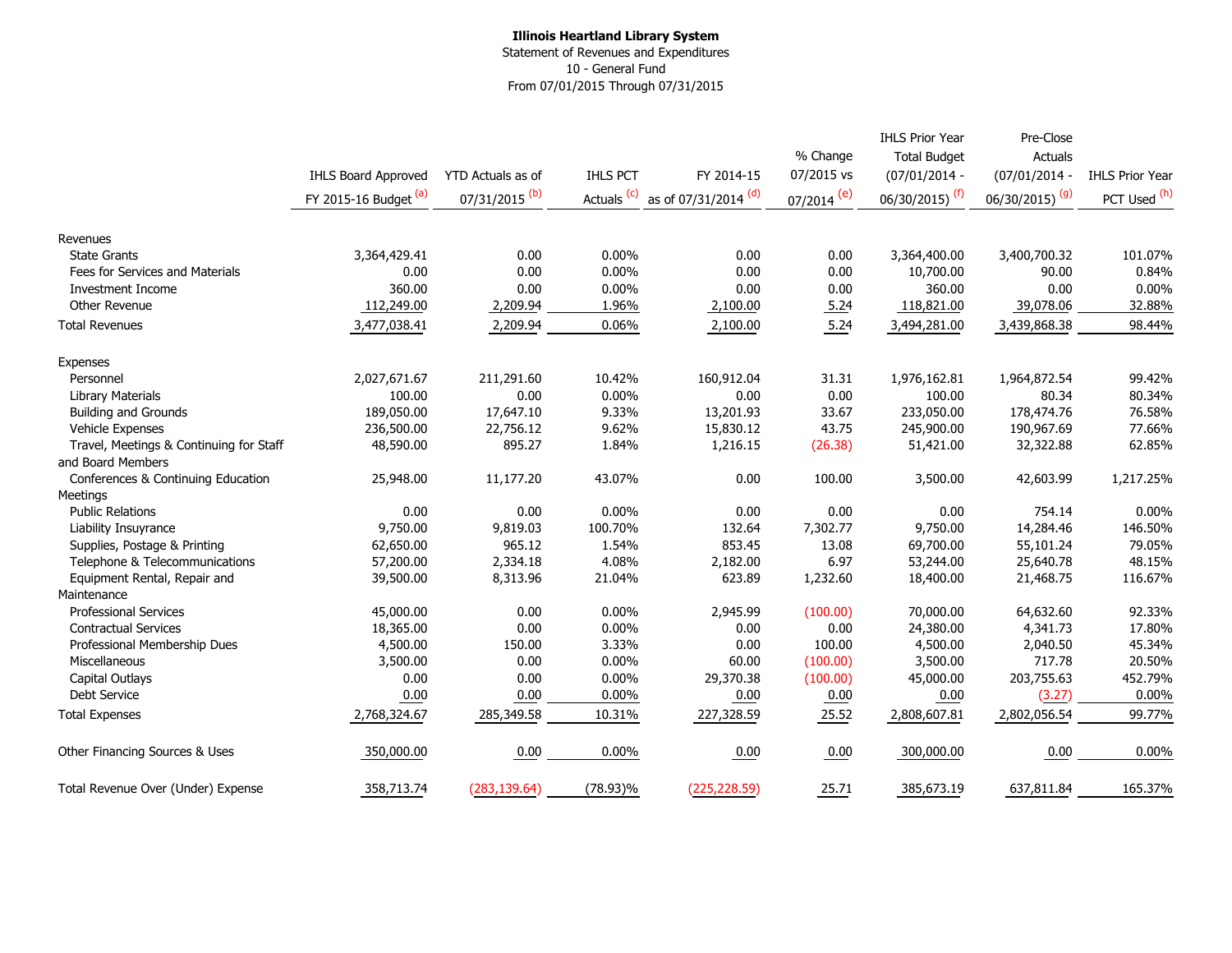### **Illinois Heartland Library System** Statement of Revenues and Expenditures 85 -SHARE Fund From 07/01/2015 Through 07/31/2015

|                                         |                       |                           |                        |                                 |                     | <b>IHLS Prior Year</b>     | Pre-Close                  |                        |
|-----------------------------------------|-----------------------|---------------------------|------------------------|---------------------------------|---------------------|----------------------------|----------------------------|------------------------|
|                                         |                       |                           |                        |                                 | % Change            | <b>Total Budget</b>        | Actuals                    |                        |
|                                         | IHLS Board Approved   | YTD Actuals as of         | <b>IHLS PCT</b>        | FY 2014-15                      | 07/2015 vs          | $(07/01/2014 -$            | $(07/01/2014 -$            | <b>IHLS Prior Year</b> |
|                                         | FY 2015-16 Budget (a) | 07/31/2015 <sup>(b)</sup> | Actuals <sup>(c)</sup> | as of 07/31/2014 <sup>(d)</sup> | $\frac{07/2014}{e}$ | 06/30/2015) <sup>(f)</sup> | 06/30/2015) <sup>(g)</sup> | PCT Used (h)           |
| Revenues                                |                       |                           |                        |                                 |                     |                            |                            |                        |
| <b>State Grants</b>                     | 0.00                  | 0.00                      | $0.00\%$               | 0.00                            | 0.00                | 85,547.00                  | 93,565.24                  | 109.37%                |
| Fees for Services and Materials         | 1,156,538.00          | (8,700.00)                | $(0.75)\%$             | 4,840.00                        | (279.75)            | 1,127,330.00               | 1,065,614.50               | 94.52%                 |
| <b>Investment Income</b>                | 250.00                | 0.00                      | 0.00%                  | 0.00                            | 0.00                | 250.00                     | 0.00                       | $0.00\%$               |
| Other Revenue                           | 42,435.00             | 0.00                      | 0.00%                  | 0.00                            | 0.00                | 88,656.00                  | 6,457.90                   | 7.28%                  |
| <b>Total Revenues</b>                   | 1,199,223.00          | (8,700.00)                | (0.73)%                | 4,840.00                        | (279.75)            | 1,301,783.00               | 1,165,637.64               | 89.54%                 |
| Expenses                                |                       |                           |                        |                                 |                     |                            |                            |                        |
| Personnel                               | 1,112,246.95          | 121,007.61                | 10.87%                 | 78,411.18                       | 54.32               | 1,153,045.76               | 954,884.34                 | 82.81%                 |
| <b>Library Materials</b>                | 500.00                | 0.00                      | $0.00\%$               | 0.00                            | 0.00                | 500.00                     | 44,144.03                  | 8,828.80%              |
| <b>Vehicle Expenses</b>                 | 0.00                  | 0.00                      | $0.00\%$               | 0.00                            | 0.00                | 0.00                       | 2.97                       | $0.00\%$               |
| Travel, Meetings & Continuing for Staff | 18,250.00             | 198.49                    | 1.08%                  | 1,395.76                        | (85.78)             | 19,150.00                  | 14,933.63                  | 77.98%                 |
| and Board Members                       |                       |                           |                        |                                 |                     |                            |                            |                        |
| Conferences & Continuing Education      | 2,500.00              | 0.00                      | 0.00%                  | 38.88                           | (100.00)            | 2,000.00                   | 355.11                     | 17.75%                 |
| Meetings                                |                       |                           |                        |                                 |                     |                            |                            |                        |
| Supplies, Postage & Printing            | 8,500.00              | 20.99                     | 0.24%                  | 0.00                            | 100.00              | 8,850.00                   | 6,992.73                   | 79.01%                 |
| Telephone & Telecommunications          | 28,500.00             | 1,839.58                  | 6.45%                  | 1,980.23                        | (7.10)              | 28,397.00                  | 20,715.81                  | 72.95%                 |
| Equipment Rental, Repair and            | 672.00                | 40.00                     | 5.95%                  | 40.00                           | 0.00                | 672.00                     | 480.00                     | 71.42%                 |
| Maintenance                             |                       |                           |                        |                                 |                     |                            |                            |                        |
| <b>Professional Services</b>            | 7,000.00              | 0.00                      | 0.00%                  | 0.00                            | 0.00                | 7,000.00                   | 0.00                       | $0.00\%$               |
| <b>Contractual Services</b>             | 182,939.00            | 25,000.00                 | 13.66%                 | 0.00                            | 100.00              | 169,089.00                 | 288,170.17                 | 170.42%                |
| Professional Membership Dues            | 100.00                | 0.00                      | 0.00%                  | 0.00                            | 0.00                | 100.00                     | 100.00                     | 100.00%                |
| Capital Outlays                         | 20,000.00             | 0.00                      | 0.00%                  | 0.00                            | 0.00                | 50,750.00                  | 0.00                       | 0.00%                  |
| <b>Total Expenses</b>                   | 1,381,207.95          | 148,106.67                | 10.72%                 | 81,866.05                       | 80.91               | 1,439,553.76               | 1,330,778.79               | 92.44%                 |
| Other Financing Sources & Uses          | (207, 500.00)         | 0.00                      | 0.00%                  | 0.00                            | 0.00                | (157,500.00)               | 0.00                       | $0.00\%$               |
| Total Revenue Over (Under) Expense      | 25,515.05             | (156,806.67)              | $(614.56)\%$           | (77,026.05)                     | 103.58              | 19,729.24                  | (165, 141.15)              | $(837.03)\%$           |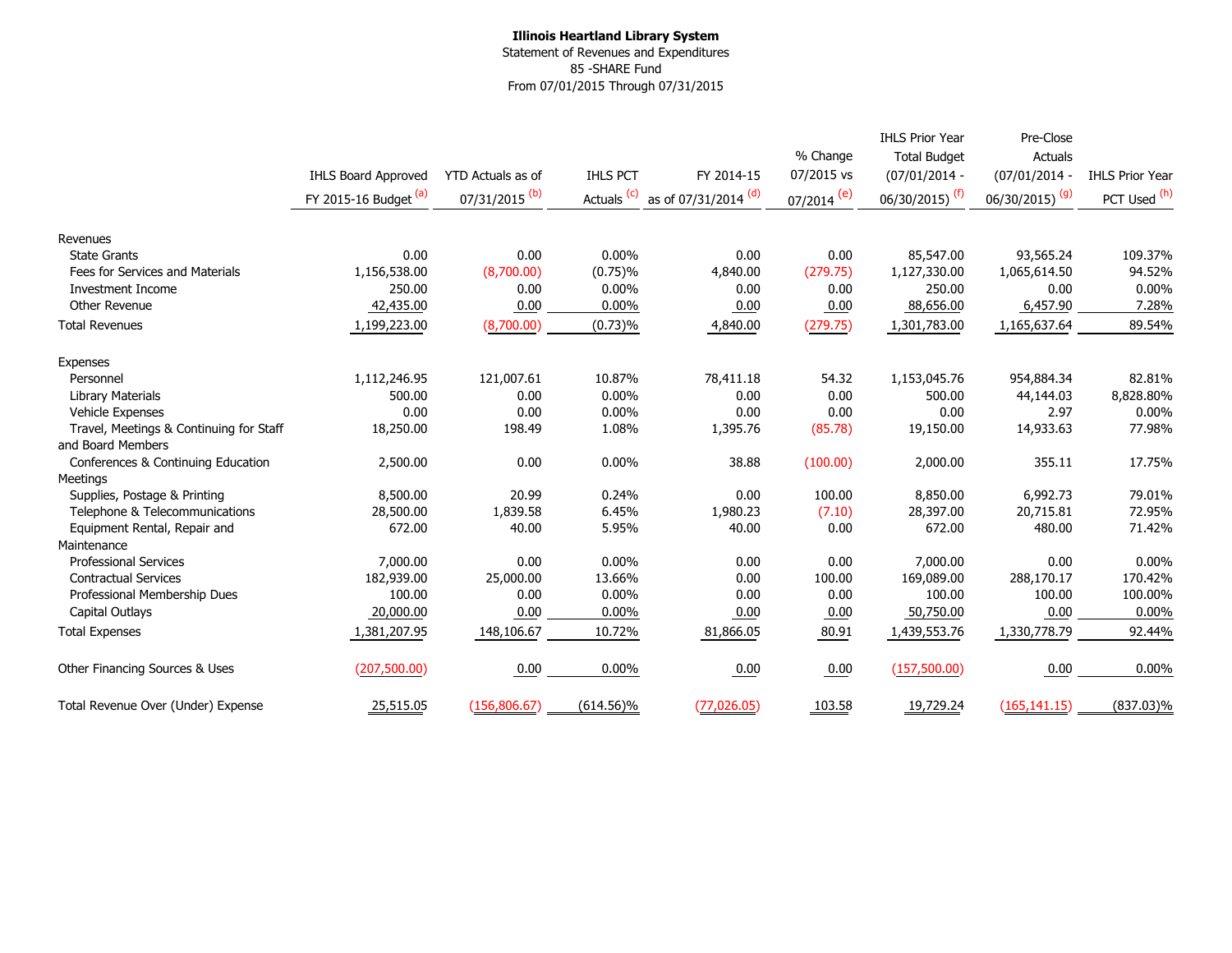### **Illinois Heartland Library System** Statement of Revenues and Expenditures Special Revenue Funds From 07/01/2015 Through 07/31/2015

|                                                                           |    |                            |                           |                        |                                 |                          | <b>IHLS Prior Year</b>     | Pre-Close                     |              |
|---------------------------------------------------------------------------|----|----------------------------|---------------------------|------------------------|---------------------------------|--------------------------|----------------------------|-------------------------------|--------------|
|                                                                           |    |                            |                           |                        |                                 | % Change                 | <b>Total Budget</b>        | <b>Actuals</b>                |              |
|                                                                           |    | <b>IHLS Board Approved</b> | <b>YTD Actuals as of</b>  | <b>IHLS PCT</b>        | FY 2014-15                      | 07/2015 vs               | $(07/01/2014 -$            | (07/01/2014 - IHLS Prior Year |              |
|                                                                           |    | FY 2015-16 Budget (a)      | 07/31/2015 <sup>(b)</sup> | Actuals <sup>(c)</sup> | as of 07/31/2014 <sup>(d)</sup> | $07/2014$ <sup>(e)</sup> | 06/30/2015) <sup>(f)</sup> | 06/30/2015) <sup>(g)</sup>    | PCT Used (h) |
| Revenues                                                                  |    |                            |                           |                        |                                 |                          |                            |                               |              |
| <b>State Grants</b>                                                       |    |                            |                           |                        |                                 |                          |                            |                               |              |
| IL Machine Sublending Agency                                              | 26 | 294,997.00                 | 0.00                      | 0.00%                  | 0.00                            | 0.00                     | 290,187.00                 | 290,187.00                    | 100.00%      |
| Cataloging Maintenance Center                                             | 27 | 404,346.00                 | 162,000.00                | 40.06%                 | 0.00                            | 100.00                   | 305,799.00                 | 305,799.00                    | 100.00%      |
| Online Computer Library Center                                            | 32 | 155,271.00                 | 0.00                      | 0.00%                  | 0.00                            | 0.00                     | 33,575.00                  | 0.00                          | 0.00%        |
| Marc of Quality                                                           | 34 | 8,200.00                   | 0.00                      | 0.00%                  | 0.00                            | 0.00                     | 8,200.00                   | 0.00                          | 0.00%        |
| Library System and Automation                                             | 38 | 0.00                       | 0.00                      | 0.00%                  | 0.00                            | 0.00                     | 905,127.00                 | 287,242.00                    | 31.73%       |
| <b>Total State Grants</b>                                                 |    | 862,814.00                 | 162,000.00                | 18.78%                 | 0.00                            | 100.00                   | 1,542,888.00               | 883,228.00                    | 57.25%       |
| Other Revenue                                                             |    |                            |                           |                        |                                 |                          |                            |                               |              |
| IL Machine Sublending Agency                                              | 26 | 0.00                       | 0.00                      | 0.00%                  | 0.00                            | 0.00                     | 0.00                       | 400.00                        | 0.00%        |
| <b>Total Other Revenue</b>                                                |    | 0.00                       | 0.00                      | $0.00\%$               | 0.00                            | 0.00                     | 0.00                       | 400.00                        | 0.00%        |
| <b>Total Revenues</b>                                                     |    | 862,814.00                 | 162,000.00                | 18.78%                 | 0.00                            | 100.00                   | 1,542,888.00               | 883,628.00                    | 57.27%       |
| Expenses                                                                  |    |                            |                           |                        |                                 |                          |                            |                               |              |
| Personnel                                                                 |    |                            |                           |                        |                                 |                          |                            |                               |              |
| IL Machine Sublending Agency                                              | 26 | 248,072.87                 | 26,793.22                 | 10.80%                 | 12,290.11                       | 118.01                   | 249,021.00                 | 231,785.98                    | 93.07%       |
| Cataloging Maintenance Center                                             | 27 | 303,519.92                 | 32,141.60                 | 10.58%                 | 16,767.40                       | 91.69                    | 244,465.00                 | 232,635.18                    | 95.16%       |
| Online Computer Library Center                                            | 32 | 112,526.73                 | 11,921.31                 | 10.59%                 | 3,633.73                        | 228.07                   | 26,853.00                  | 56,342.16                     | 209.81%      |
| Library System and Automation                                             | 38 | 150,992.48                 | 16,491.26                 | 10.92%                 | 3,796.05                        | 334.43                   | 301,186.00                 | 117,191.76                    | 38.91%       |
| <b>Total Personnel</b>                                                    |    | 815,112.00                 | 87,347.39                 | 10.72%                 | 36,487.29                       | 139.39                   | 821,525.00                 | 637,955.08                    | 77.65%       |
| <b>Building and Grounds</b>                                               |    |                            |                           |                        |                                 |                          |                            |                               |              |
| IL Machine Sublending Agency                                              | 26 | 0.00                       | 0.00                      | 0.00%                  | 80.00                           | (100.00)                 | 0.00                       | 80.00                         | 0.00%        |
| <b>Total Building and Grounds</b>                                         |    | 0.00                       | 0.00                      | 0.00%                  | 80.00                           | (100.00)                 | 0.00                       | 80.00                         | 0.00%        |
| Travel, Meetings & Continuing for Staff and Board                         |    |                            |                           |                        |                                 |                          |                            |                               |              |
| Members                                                                   |    |                            |                           |                        |                                 |                          |                            |                               |              |
| IL Machine Sublending Agency                                              | 26 | 12,020.00                  | 0.00                      | $0.00\%$               | 0.00                            | 0.00                     | 10,700.00                  | 9,004.01                      | 84.14%       |
| Cataloging Maintenance Center                                             | 27 | 2,800.00                   | 0.00                      | 0.00%                  | 0.00                            | 0.00                     | 3,400.00                   | 2,808.25                      | 82.59%       |
| Library System and Automation                                             | 38 | 15,914.30                  | 535.88                    | 3.36%                  | 2,102.54                        | (74.51)                  | 15,390.41                  | 13,704.24                     | 89.04%       |
| Total Travel, Meetings & Continuing for Staff and<br><b>Board Members</b> |    | 30,734.30                  | 535.88                    | 1.74%                  | 2,102.54                        | (74.51)                  | 29,490.41                  | 25,516.50                     | 86.52%       |
| Conferences & Continuing Education Meetings                               |    |                            |                           |                        |                                 |                          |                            |                               |              |
| Cataloging Maintenance Center                                             | 27 | 0.00                       | 0.00                      | 0.00%                  | 0.00                            | 0.00                     | 2,500.00                   | 2,744.80                      | 109.79%      |
|                                                                           |    |                            |                           |                        |                                 |                          |                            |                               |              |
| Total Conferences & Continuing Education Meetings                         |    | 0.00                       | 0.00                      | 0.00%                  | 0.00                            | 0.00                     | 2,500.00                   | 2,744.80                      | 109.79%      |
| Supplies, Postage & Printing                                              |    |                            |                           |                        |                                 |                          |                            |                               |              |
| IL Machine Sublending Agency                                              | 26 | 3,801.13                   | 0.00                      | 0.00%                  | 0.00                            | 0.00                     | 26,131.73                  | 39,014.43                     | 149.29%      |
| Cataloging Maintenance Center                                             | 27 | 3,000.00                   | 1,796.09                  | 59.86%                 | 164.26                          | 993.44                   | 9,503.00                   | 4,550.21                      | 47.88%       |
| Online Computer Library Center                                            | 32 | 2,977.27                   | 0.00                      | $0.00\%$               | 104.79                          | (100.00)                 | 3,095.00                   | 4,199.48                      | 135.68%      |
| Library System and Automation                                             | 38 | 98,355.81                  | 3,325.99                  | 3.38%                  | 0.00                            | 100.00                   | 215,992.08                 | 137,508.09                    | 63.66%       |
| Total Supplies, Postage & Printing                                        |    | 108,134.21                 | 5,122.08                  | 4.74%                  | 269.05                          | 1,803.77                 | 254,721.81                 | 185,272.21                    | 72.74%       |